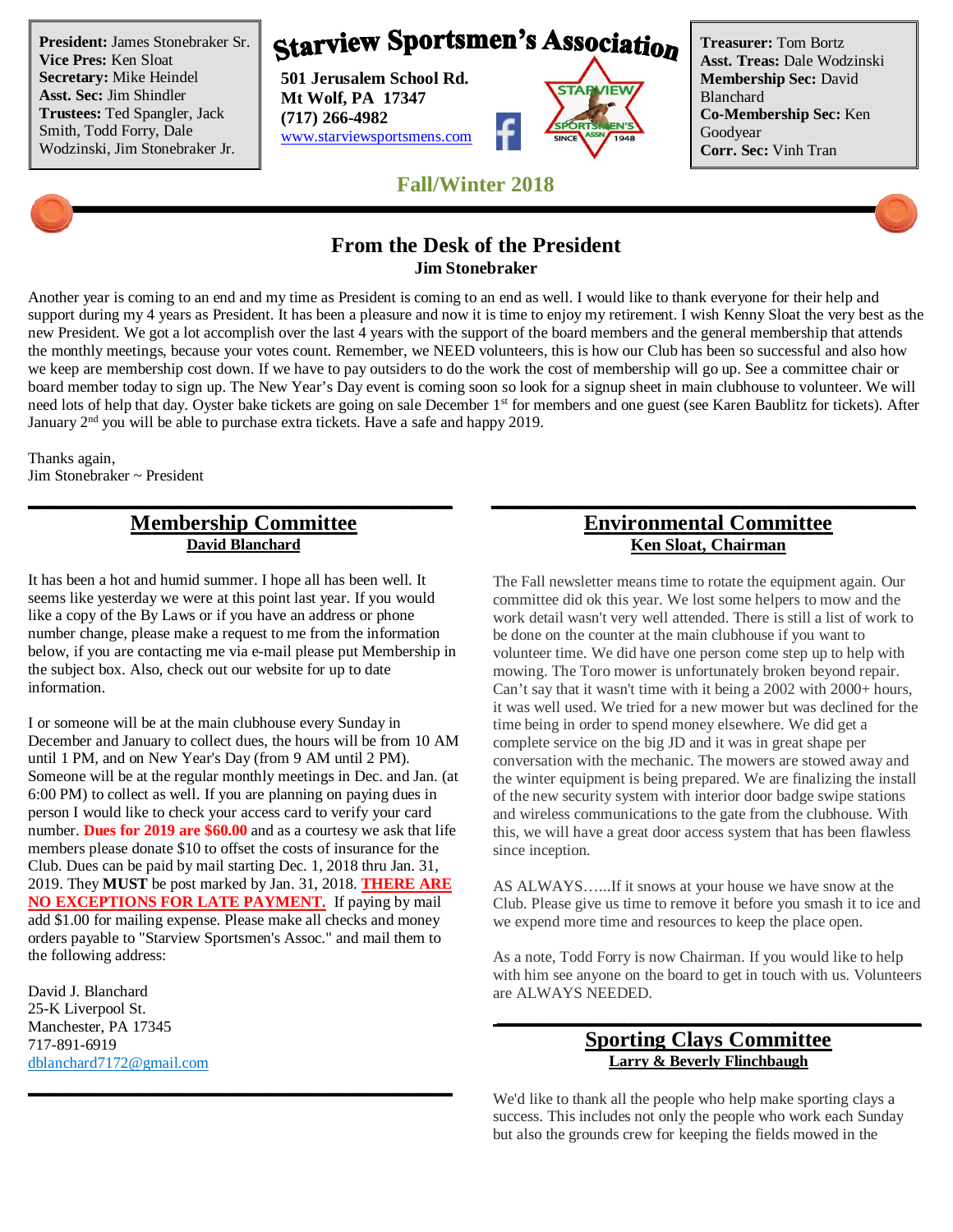summer, the driveway plowed in the winter and the people who help set the course every 3 weeks. We appreciate all that you do for us. With that said, we need help. The more people that we have helping the easier it will be for everyone so please consider joining us. Please see anyone that is working at the Club on Sundays or call Larry (717-873-7783) or Bev (717-873-1030) with any questions or to offer your help. Larry and Beverly Flinchbaugh

#### **Range Committee Mike Wertz, Chairman**

**\_\_\_\_\_\_\_\_\_\_\_\_\_\_\_\_\_\_\_\_\_\_\_\_\_\_\_\_\_\_\_\_\_\_\_\_\_\_\_**

**The regular rifle season is right around the corner so please aware the ALL ranges will be closed on November 26th ,**

**December 1st and the 8th .** If you use the pistol or rifle ranges, please be safe. Be considerate and pick up your brass and trash when you are done. Here are a few general range rules when using those ranges and the four rules of gun safety. This is NOT a complete list of the range rules but a list of the major ones so keep that in mind.

Pistol Range Rules

- NO rifles allowed on the pistol range.
- There is no magazine capacity limit.
- NO full auto weapons allowed.
- NO shooting before 9 a.m. on Sundays.
- Only paper targets are allowed.
- NO handling of firearms when the range is clear and there is someone downrange.
- All shooters must be using the same line when firing commences. In other words, if someone is already shooting at the 7 yd. line, no one can be shooting at the 10, 15, or 25 yd. line. Discuss it amongst yourselves which line you'll be using.

#### Rifle Range Rules

- NO pistols allowed on the rifle range.
- Only ONE round in the rifle at a time.
- NO full auto weapons allowed.
- Only paper targets are allowed.
- Turn on siren when heading down range to targets.
- Hang targets such that your point of impact is BETWEEN the wooden uprights.
- NO handling of firearms when the range is clear and there is someone downrange.
- When heading down range, all rifles must have the action open and any safeties ON.
- Shooters using the 300-500 yd. range must turn the sign over by the steps and hang the chain up when heading to the benches.
- Shooters using the 300-500 yd. range do NOT need to stop shooting when people are hanging targets at the 25-200 yd. range.
- All shooters from the 25-500 yd. range MUST stop shooting when people are hanging targets at the 300-500 yd. range.

# THE 4 RULES OF GUN SAFETY

- 1. The gun is ALWAYS loaded.
- 2. NEVER point the gun at something you don't want to destroy.
- 3. Keep your finger OFF the trigger until your sights are on the target.

**\_\_\_\_\_\_\_\_\_\_\_\_\_\_\_\_\_\_\_\_\_\_\_\_\_\_\_\_\_\_\_\_\_\_\_\_\_\_\_**

4. Know your TARGET and what is beyond it.

Photo Credit: Shooting Strategies

## **Fish and Game Committee Dennis Ashton, Chairman**

Weather, particularly the heavy amounts of rain we received throughout the summer, dominates a lot of discussions these days. It also dominated the raising of our young trout throughout June and July. Heavy rains raised the level of the creek and flooded the raceway three or four times during a two week period. The inlet was also flooded with the screen lids buried under more than a foot of silt and gravel. I was out of town at the time and it took Herculean efforts from members Roger Reever, John Weisser, Tony Hogentogler, and Steve Dixon to clean up the mess and keep fresh water flowing to our trout. We owe each of them a huge thank you. Subsequently, modifications were made to the raceway to divert any future flood waters. These efforts appear to be working but we have not had the level of flooding like in June or July. Additional projects are being planned to protect the inlet and divert any flood waters away from the cover. Through all of this, we estimated losing 600 brook trout. Fortunately, the Fish Commission replaced them for us and we are on schedule with our annual levels of stocking.

Some of you have heard about the mischievous bear that severely damaged many of the full-bodied targets on the archery range. Well, he also has developed a taste for the pellets we feed to our holdover brook trout. Several times he removed the feeder and emptied the contents. We have been lucky that the feeder has not been damaged, and hopefully this bruin will move on and leave us alone.

The committee will be creating our annual stocking schedule early next year and we will again publicize it in the clubhouse and on our website. And as always, if you are interested in helping with the feeding of the trout and the other fun activities of this committee, please get in touch with me as soon as possible. Denny Ashton (717) 324-4148.

#### **Archery Committee Rodger Reever, Chairman**

**\_\_\_\_\_\_\_\_\_\_\_\_\_\_\_\_\_\_\_\_\_\_\_\_\_\_\_\_\_\_\_\_\_\_\_\_\_\_\_**

What a tough year for the archery course. The spring rain saturated the big 40 yard back stop bag making it lose its shape until it split open and fell from the back stop holder. This bag is no longer useable. The rain also washed out the lane and spread the stone the length of the course. During the first of August while clearing the weeds from the stream's bank, I hit a large nest of ground bees along the stream's bank at the base of the shooting tower stair steps. This held up the work that was planned for the shooting tower hand rail. The biggest hit to the course happened in the last week of October when a young bear moved into the area and tried to make a meal of all the freestanding 3D targets, the bear destroyed seven targets in all.

I would like to take this moment to thank the Starview Board of officers for their support for the last three years for backing the improvements that were made to the archery course. But because of the lack of support from the club members, I no longer wish to continue as chairman of the archery committee. With the number of members this club has the task of maintaining and making improvements should not have been a solo effort. I hope that someone steps up as chairman and continues with the improvements with the help and support from more members of the club body. Sincerely, Rodger Reever

**\_\_\_\_\_\_\_\_\_\_\_\_\_\_\_\_\_\_\_\_\_\_\_\_\_\_\_\_\_\_\_\_\_\_\_\_\_\_\_**